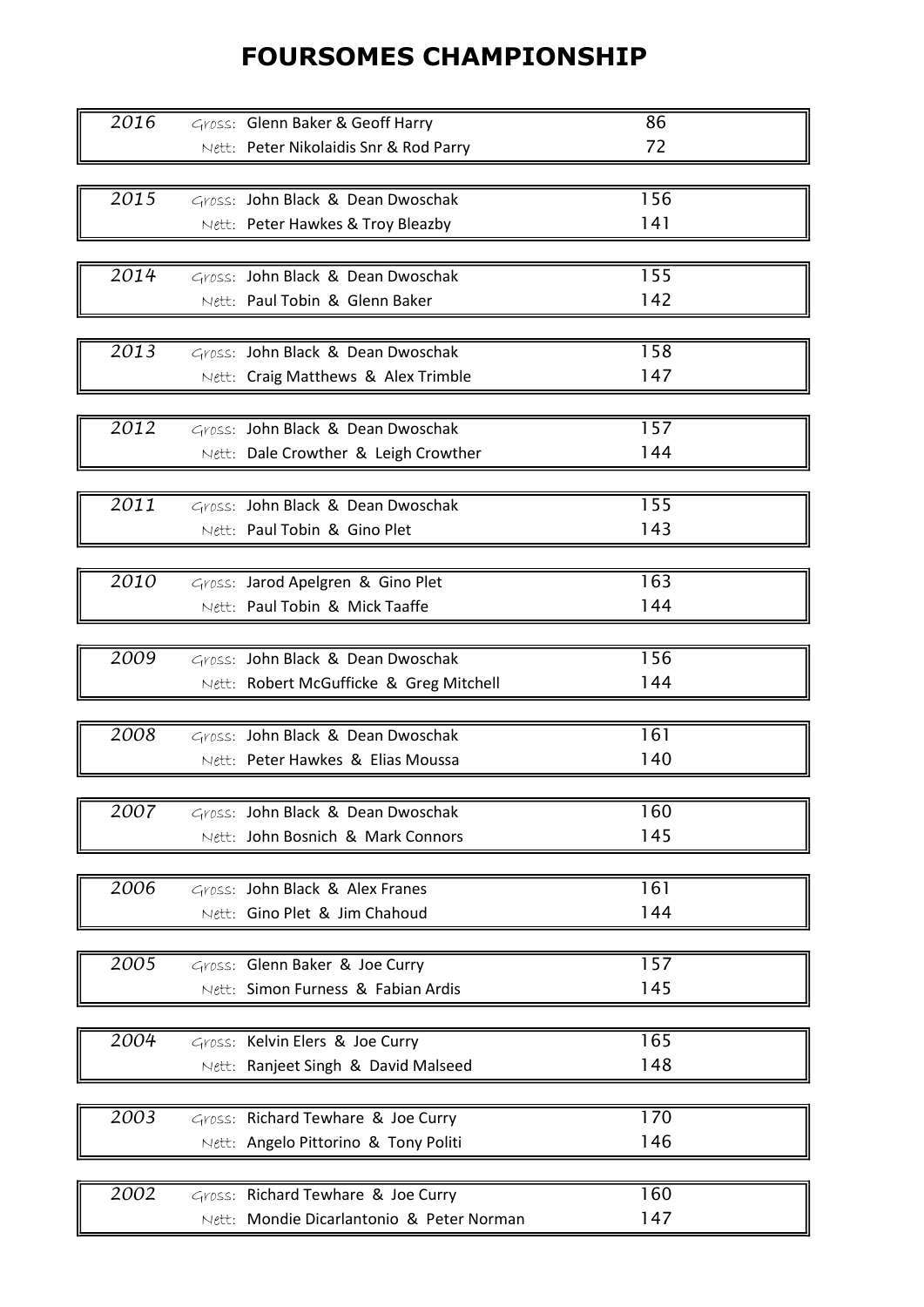| 2001 | Gross: John Black & Shaun Nicholls         | 169 |
|------|--------------------------------------------|-----|
|      | Nett: Phil Goad & Vic Edsall               | 138 |
|      |                                            |     |
|      |                                            |     |
| 2000 | Gross: Joe Curry & Richard Tewhare         | 156 |
|      | Nett: Andy Armiger Grant & Brett Smart     | 145 |
|      |                                            |     |
| 1999 | Gross: Glenn Baker & Phil Goad             | 79  |
|      | Nett: Andy Armiger Grant & Colin Barrow    | 71  |
|      |                                            |     |
| 1998 | Gross: Robert Clements & Peter Norman      | 165 |
|      | Nett: Dominic Spano & Darren Reith         | 143 |
|      |                                            |     |
| 1997 | Gross: Robert Clements & Peter Norman      | 169 |
|      |                                            |     |
|      | Nett: Glenn Baker & Phil Goad              | 148 |
|      |                                            |     |
| 1996 | Gross: Glenn Baker & Phil Goad             | 165 |
|      | Nett: Dean Martin & John Zwiers            | 144 |
|      |                                            |     |
| 1995 | Gross: Stan Henry & Mark Dwoschak          | 175 |
|      | Nett: Peter Norman & Tony Politi           | 149 |
|      |                                            |     |
| 1994 | Gross: Phil Goad & Dean DeBlasio           | 164 |
|      | Nett: Dominic Spano & Darren Reith         | 146 |
|      |                                            |     |
|      |                                            |     |
| 1993 | Gross: Robert Clements & Glenn Baker       | 164 |
|      | Nett: Armando De Blasio & Arthur Ramsdell  | 148 |
|      |                                            |     |
| 1992 | Gross: Robert Clements & Richard Langton   | 158 |
|      | Nett: Jim Winnett & Mark Dwoschak          | 152 |
|      |                                            |     |
| 1991 | Gross: Michael Ladewig & David Young       | 168 |
|      | Nett: Andrew Cassidy & Dean Dwoschak       | 148 |
|      |                                            |     |
| 1990 | Gross: Joe Curry & Karney Herewini         | 167 |
|      | Nett: John Birrell & Alan Scholey          | 146 |
|      |                                            |     |
|      |                                            |     |
| 1989 | Gross: Mondie Dicarlantonio & Peter Norman | 162 |
|      | Nett: Armando De Blasio & Dean DeBlasio    | 139 |
|      |                                            |     |
| 1988 | Gross: Joe Curry & Dieter Berndt           | 151 |
|      | Nett: John Birrell & Alan Scholey          | 134 |
|      |                                            |     |
| 1987 | Gross: Neville Rawlings & Joe Curry        | 162 |
|      | Nett: Michael Ladewig & Dieter Berndt      | 136 |
|      |                                            |     |
|      |                                            | 157 |
| 1986 | Gross: Mondie Dicarlantonio & Peter Norman |     |
|      | Nett: Doug Donald & Andy Brown             | 144 |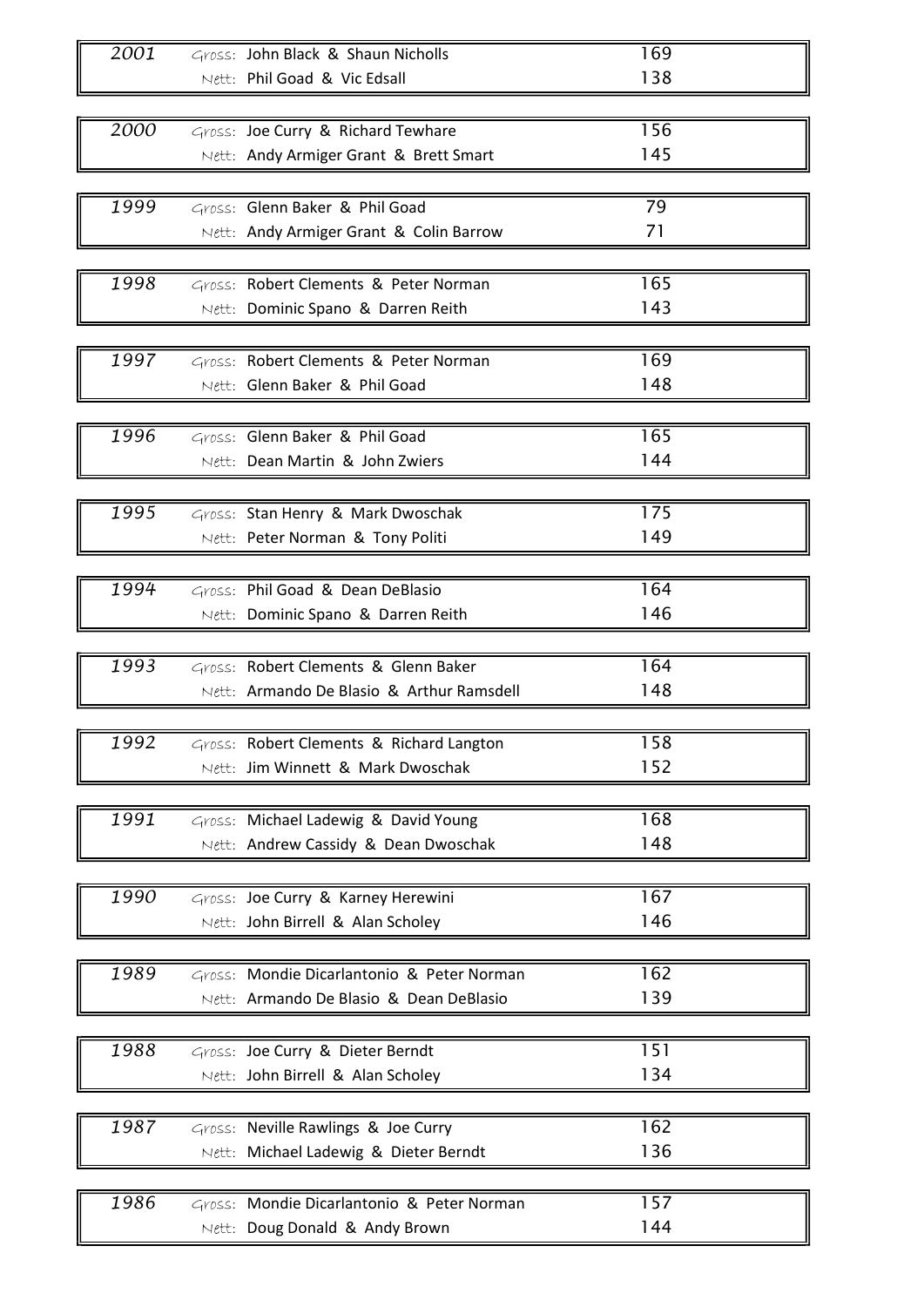| 1985 | Gross: Mondie Dicarlantonio & Geoff Carison                             | 158        |
|------|-------------------------------------------------------------------------|------------|
|      | Nett: Paul Bailey & Nick Savino                                         | 141        |
|      |                                                                         |            |
| 1984 | Gross: Mondie Dicarlantonio & Geoff Carison                             | 161        |
|      | Nett: Joe Curry & Angelo Pittorino                                      | 135        |
| 1983 | Gross: Mondie Dicarlantonio & Geoff Carison                             | 156        |
|      | Nett: Joe Curry & John Negri                                            | 141        |
|      |                                                                         |            |
| 1982 | Gross: Richard Langton & Brendon Dearsley                               | 163        |
|      | Nett: Norm Bowkett & Mark Bowkett                                       | 136        |
|      |                                                                         |            |
| 1981 | Gross: Richard Langton & Stan Henry                                     | 169        |
|      | Nett: Tim Crossin & Val Graham                                          | 135        |
|      |                                                                         |            |
| 1980 | Gross: John Downes & Geoff Carison<br>Nett: Bill Munro & Edward Johnson | 160<br>128 |
|      |                                                                         |            |
| 1979 | Gross: Richard Langton & Paul Bailey                                    | 174        |
|      | Nett: Keith Crawford & W.alter Crawford                                 | 146        |
|      |                                                                         |            |
| 1978 | Gross: Peter Boccabella & Stan Henry                                    | 162        |
|      | Nett: Bill Munro & Edward Johnson                                       | 134        |
|      |                                                                         |            |
| 1977 | Gross: Frank Andrighetto & Alan Ingram                                  | 166        |
|      | Nett: Siggi Ladek & Heinz Sailer                                        | 143        |
|      |                                                                         |            |
| 1976 | Gross: Phil Urquhart & Richard Langton                                  | 165        |
|      | Nett: Glenn Bishop & Denis Dearsley                                     | 139        |
|      |                                                                         |            |
| 1975 | Gross: Alan Ingram & Ossie Thorn                                        | 166        |
|      | Nett: Paul Walton & Richard Langton                                     | 146        |
| 1974 | Gross: John Downes & Geoff Carison                                      | 168        |
|      | Nett: Norm Bowkett & Colin Doyle                                        | 138        |
|      |                                                                         |            |
| 1973 | Gross: John Downes & Geoff Carison                                      | 157        |
|      | Nett: Ton Jobe & Paul Walton                                            | 139        |
|      |                                                                         |            |
| 1972 | Gross: Ron Jobe & Paul Walton                                           |            |
|      | Nett:                                                                   |            |
|      |                                                                         |            |
| 1971 | Gross: John Downes & Paul Walton                                        |            |
|      | Nett:                                                                   |            |
|      |                                                                         |            |
| 1970 | Gross: John Downes & Paul Walton                                        |            |
|      | Nett:                                                                   |            |